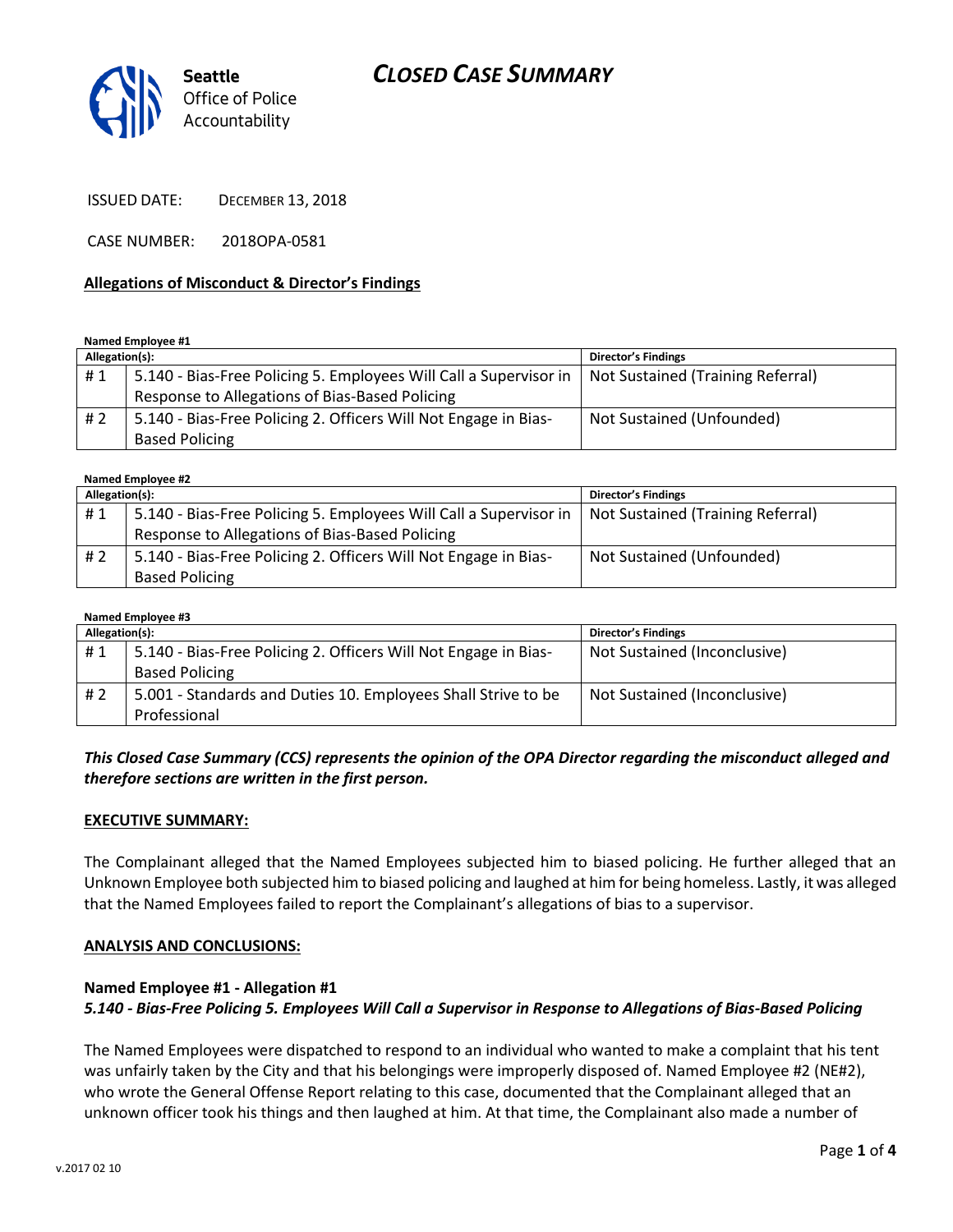

# *CLOSE CASE SUMMARY*

OPA CASE NUMBER: 2018OPA-0581

allegations concerning his treatment by the unknown officer. Included among those allegations were statements suggesting that he had been subjected to biased policing due to both his race and his housing status. There was no direct allegation that NE#2 or Named Employee #1 (NE#1) engaged in biased policing.

Both NE#2 and Named Employee #1 (NE#1) were in the Complainant's immediate vicinity when he made the statements alleging bias and both responded to what he said. Indeed, NE#1 told the Complainant that the actions of the unknown officer was "unprofessional, disrespectful, and no officer should be doing that." NE#1 also told the Complainant that the Department takes all complaints seriously. Moreover, NE#2 documented the complaints of bias in his General Offense Report. Specifically, he wrote: "Given the nature of [the Complainant's] displeasure in the way he felt he was wronged, in addition to his making statements of bias due to his race and current homeless status, I asked if he would like this incident documented." However, neither NE#1 nor NE#2 immediately reported the complaints of bias to a supervisor or called a supervisor to the scene to conduct an investigation.

SPD Policy 5.140-POL-5 requires employees to call a supervisor in response to allegations of biased policing. This includes providing sufficient information to the supervisor to allow a determination as to what occurred and what the nature of the bias allegation is. (SPD Policy 5.140-POL-5.)

As discussed above, it is undisputed that nether NE#1 nor NE#2 called a supervisor to the scene to investigate the Complainant's allegations of bias. This was the case even though both clearly heard the allegations and NE#2 explicitly documented that the Complainant was making such a complaint. This failure to immediately report technically violated policy; however, I find that a Sustained finding is not warranted for several reasons.

First, the complaint of bias was not concerning the officers, themselves, but was alleged against an unknown and unidentified officer. As such, this was a unique scenario that the officers may not have ever handled before. Second, both officers were relatively new to SPD at the time. Third, NE#2 did, in fact, report the allegations of bias in his General Offense Report. Fourth, from OPA's review of the video, both NE#1 and NE#2 tried to handle this situation as well as they could and the failure to immediately report was a mistake that should be corrected with training and counseling, not discipline. Fifth and last, the officers' chain of command did an excellent job proactively identifying their error and training and counseling them. For these reasons, I recommend the below Training Referral for both NE#1 and NE#2.

• **Training Referral**: NE#1 and NE#2 should be retrained and counselled concerning this incident. From OPA's review, the officers' chain of command already appears to have done a thorough job in this regard. To the extent the chain of command believes that no further retraining or counseling is required, OPA does not require any additional action. Any retraining and counseling that does take place or, in the alternative, the decision to take no further action should be documented and this documentation should be maintained in an appropriate database.

Recommended Finding: **Not Sustained (Training Referral)**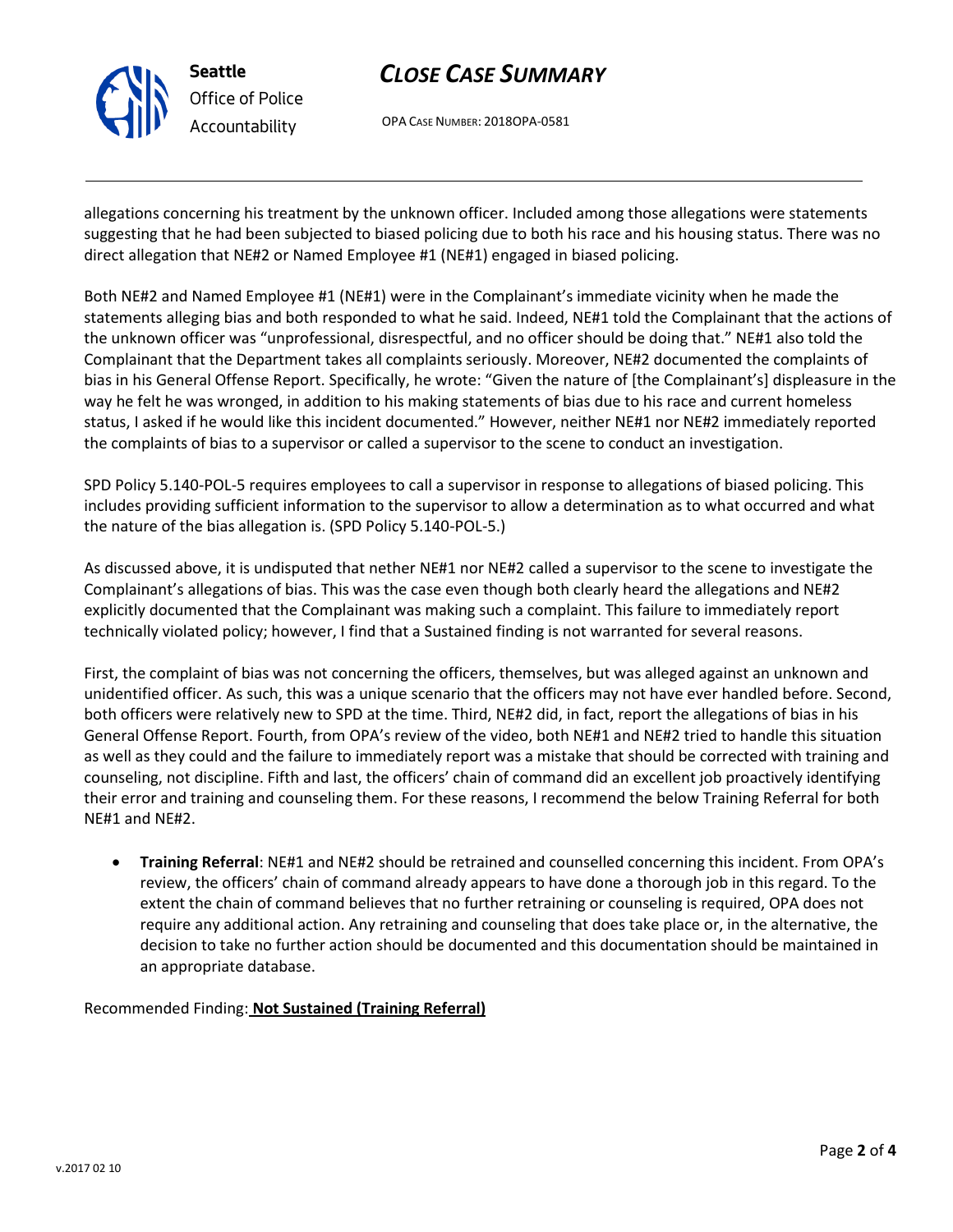

## *CLOSE CASE SUMMARY*

OPA CASE NUMBER: 2018OPA-0581

### **Named Employee #1 - Allegation #2** *5.140 - Bias-Free Policing 2. Officers Will Not Engage in Bias-Based Policing*

SPD policy prohibits biased policing, which it defines as "the different treatment of any person by officers motivated by any characteristic of protected classes under state, federal, and local laws as well other discernible personal characteristics of an individual." (SPD Policy 5.140.) This includes different treatment based on the race of the subject. (*See id*.)

As discussed above, the Complainant alleged that he was subjected to biased policing; however, this allegation was made against an unknown employee, not against NE#1 and NE#2. Even had the allegation been made against them, the evidence in the record indicates that they did not engage in biased policing. The interaction between the Complainant, NE#1, and NE#2 was captured on Body Worn Video (BWV). The BWV conclusively establishes that NE#1 and NE#2 did not take law enforcement action towards the Complainant based on bias. Indeed, the BWV shows the opposite. Both NE#1 and NE#2 were polite to the Complainant and treated him with respect and dignity. For these reasons, I recommend that this allegation be Not Sustained – Unfounded as against both NE#1 and NE#2.

## Recommended Finding: **Not Sustained (Unfounded)**

## **Named Employee #2 - Allegation #1**

**Seattle**

## *5.140 - Bias-Free Policing 5. Employees Will Call a Supervisor in Response to Allegations of Bias-Based Policing*

For the same reasons as stated above (*see* Named Employee #1, Allegation #1), I recommend that this allegation be Not Sustained and I refer to the above Training Referral. (*See id*.)

Recommended Finding: **Not Sustained (Training Referral)**

## **Named Employee #2 - Allegation #2** *5.140 - Bias-Free Policing 2. Officers Will Not Engage in Bias-Based Policing*

For the same reasons as stated above (see Named Employee #1, Allegation #2), I recommend that this allegation be Not Sustained – Unfounded.

Recommended Finding: **Not Sustained (Unfounded)**

#### **Named Employee #3 - Allegation #1** *5.140 - Bias-Free Policing 2. Officers Will Not Engage in Bias-Based Policing*

As referenced above, the Complainant alleged that an unknown officer subjected him to biased policing. OPA was unable to identify this unknown officer during its investigation. As such, OPA cannot prove or disprove that this alleged misconduct occurred. Accordingly, I recommend that this allegation be Not Sustained – Inconclusive.

Recommended Finding: **Not Sustained (Inconclusive)**